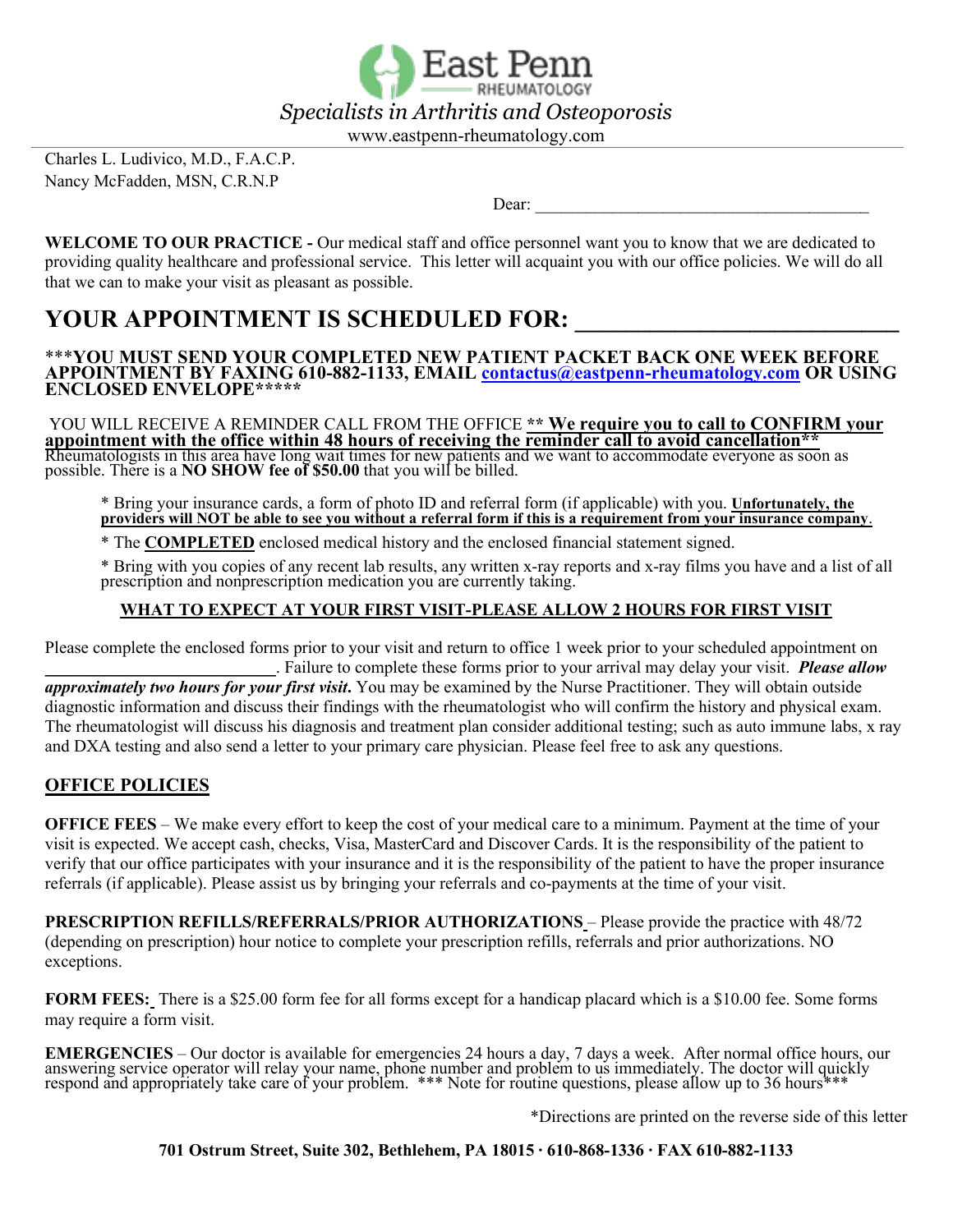

Charles L. Ludivico, M.D., F.A.C.P. Nancy McFadden, MSN, C.R.N.P

# **DIRECTIONS**

#### **Doctor's Pavilion, 701 Ostrum Street, Suite 302, Bethlehem, PA 18015**

Next to St. Luke's, Bethlehem

**From North:** Route 33 S, Route 22W, Route 378 S. At the end of the expressway proceed over bridge. Stay in the right lane. At second traffic light, turn right onto Delaware Avenue, proceed to the next traffic light, and turn right onto St. Luke's Place. Go one block – you are facing St. Luke's Hospital. Doctor's Pavilion is to the right.

**From South:** Route 309N to Route 378N. Proceed down Wyandotte Hill to Five Points intersection. Continue straight on 378N to second traffic light (there is a church on your right). Turn left onto Delaware Avenue, proceed to the next traffic light, and turn right onto St. Luke's Place. Go one block – you are facing St. Luke's Hospital. Doctor's Pavilion is to the right.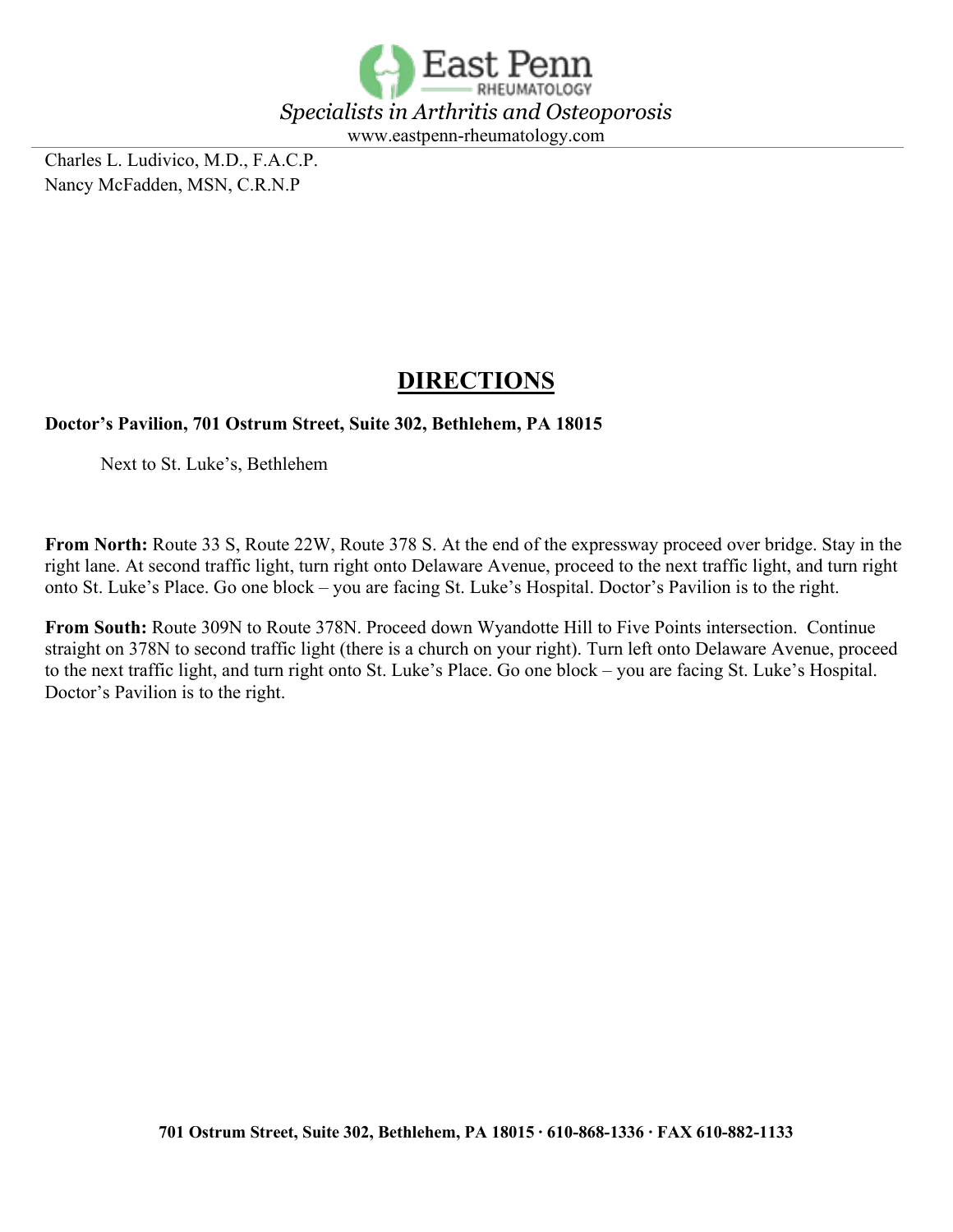

#### Charles L. Ludivico, M.D., F.A.C.P. Nancy McFadden, MSN, C.R.N.P

| DATE: | TIME: | LOCATION: | 701 OSTRUM STREET, SUITE 402, BETHLEHEM, PA 18015 |
|-------|-------|-----------|---------------------------------------------------|
|       |       |           |                                                   |

CONSENT FOR TREATMENT: By this document, I do hereby request and authorize East Penn Rheumatology Associates, its medical practices and providers including physicians, technicians, nurses, and other qualified personnel to perform evaluation and treatment services and procedures as may be necessary in accordance with the judgment of the attending medical practitioner(s). I acknowledge that no guarantee can be made by anyone concerning the results of treatments, examinations or procedures.

INSURANCE AUTHORIZATION AND ASSIGNMENT: I request that payment of authorized medical benefits is made on my behalf directly to East Penn Rheumatology. I authorize East Penn Rheumatology to release any medical information to my health insurance carrier and/or its legitimate agents that is necessary to process related health insurance claims and/or to verify plan benefits in accordance with HIPAA health information standards. I authorize payment of service(s), otherwise payable to me under the terms of my private, group employer's or group health insurance plan, directly to East Penn Rheumatology. I hereby authorize that photocopies of this form to be valid as the original.

PAYMENT GUARANTEE: I do hereby guarantee payment of all fees and charges related to all services and durable goods provided to me through East Penn Rheumatology medical practice and providers from my first date of examination or treatment. I agree to make full payment immediately upon receipt of an East Penn Rheumatology billing statement whether it is an interim or final bill. In the event that I fail to make full payment or fail to comply with other payment arrangements made with East Penn Rheumatology's approval, I understand that appropriate collection measures may be initiated. I understand that my insurance card is not a substitute for payment and should my account become delinquent, I understand that I will be responsible for 28% collection fees, attorney fees, court costs, administrative fees and/or interest of 1.5% per month or 18% per annum.

Myself or my legal representative, certify that I have read this document, that it has been fully explained to me and that I understand it contents, and I hereby agree to all terms and conditions set forth above and acknowledge the receipt of a copy if requested.

 $\mathcal{L}_\mathcal{L} = \{ \mathcal{L}_\mathcal{L} = \{ \mathcal{L}_\mathcal{L} = \{ \mathcal{L}_\mathcal{L} = \{ \mathcal{L}_\mathcal{L} = \{ \mathcal{L}_\mathcal{L} = \{ \mathcal{L}_\mathcal{L} = \{ \mathcal{L}_\mathcal{L} = \{ \mathcal{L}_\mathcal{L} = \{ \mathcal{L}_\mathcal{L} = \{ \mathcal{L}_\mathcal{L} = \{ \mathcal{L}_\mathcal{L} = \{ \mathcal{L}_\mathcal{L} = \{ \mathcal{L}_\mathcal{L} = \{ \mathcal{L}_\mathcal{$ 

\_\_\_\_\_\_\_\_\_\_\_\_\_\_\_\_\_\_\_\_\_\_\_\_\_\_\_\_\_\_\_\_\_\_\_\_\_\_\_\_\_\_\_\_\_\_\_\_\_\_\_\_\_\_\_\_\_\_\_ \_\_\_\_\_\_\_\_\_\_\_\_\_\_\_\_\_\_\_\_\_\_\_\_\_\_\_\_\_\_\_\_\_\_\_\_\_\_\_\_\_\_\_\_\_\_

Signature of Patient or Parent/Legal Guardian/Authorized Representative Relationship to Patient if Applicable

Witness to Signature Date of Signing

**701 Ostrum Street, Suite 302, Bethlehem, PA 18015 ∙ 610-868-1336 ∙ FAX 610-882-1133**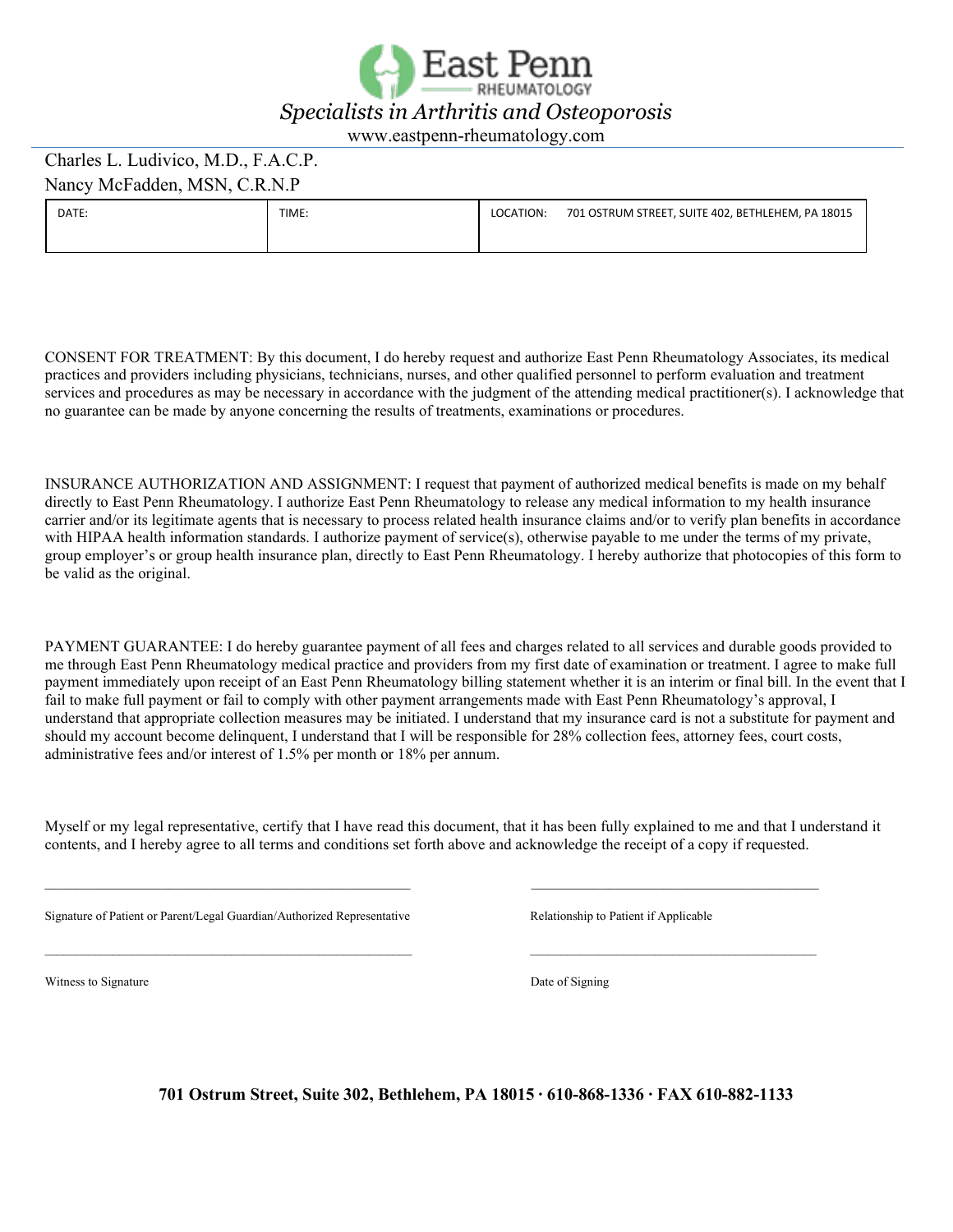

### Charles L. Ludivico, M.D., F.A.C.P. Nancy McFadden, MSN, C.R.N.P

#### EAST PENN RHEUMATOLOGY COMMUNICATION PREFERENCES

It is the office policy of East Penn Rheumatology Associates, P.C. and staff not to release confidential and/or unauthorized information by home telephone, answering machine, work telephone, voice mail and cell phone. Whenever returning telephone calls and the answering machine picks up, **we do not leave a message** if the name or telephone number is not on the recorded message to identify the residence. Also, information will not be left with an unauthorized person who may answer the telephone.

I authorize East Penn Rheumatology Associates, P.C. and/or their staff to leave medical information pertaining to my care by the following methods and will assume responsibility to notify them whenever this information changes:

| <b>METHOD</b>                 | YES | NO | AREA CODE #, EXT, EMAIL |
|-------------------------------|-----|----|-------------------------|
| Home Telephone                |     |    |                         |
| Answering Machine             |     |    |                         |
| Work Phone                    |     | Ξ  |                         |
| Cell Phone                    |     | Ξ  |                         |
| Email – appointment reminders |     | Ξ  |                         |
| Email – newsletters           |     | Ξ  |                         |
| Pager                         |     | Ξ  |                         |

Without specific **permission,** we will **NOT** release any medical information to anyone other than you. In some cases you may wish for another person to have access to your medical information. Please identify those individual and their relationship to you (i.e. spouse, parent, son, daughter, partner, etc.)

 $\square$  Do NOT release my medical information to anyone other than myself.

 $\Box$  I give permission to release my medical information pertaining to me to the individuals listed below:

| <b>NAME</b> | <b>RELATIONSHIP</b> | AREA CODE, PHONE #, EXT. |
|-------------|---------------------|--------------------------|
|             |                     |                          |
|             |                     |                          |
|             |                     |                          |

COMMENTS:

I assume the responsibility to inform the practice of changes in my phone numbers or my preferences or to revoke this specific medical information authorization at any time.

\_\_\_\_\_\_\_\_\_\_\_\_\_\_\_\_\_\_\_\_\_\_\_\_\_\_\_\_\_\_\_\_\_\_\_\_\_\_\_ \_\_\_\_\_\_\_\_\_\_\_\_\_\_\_\_\_\_\_\_\_\_\_\_\_\_\_\_\_\_\_\_\_\_\_\_\_\_\_

Signature Date Signed

**701 Ostrum Street, Suite 302, Bethlehem, PA 18015 ∙ 610-868-1336 ∙ FAX 610-882-1133** 

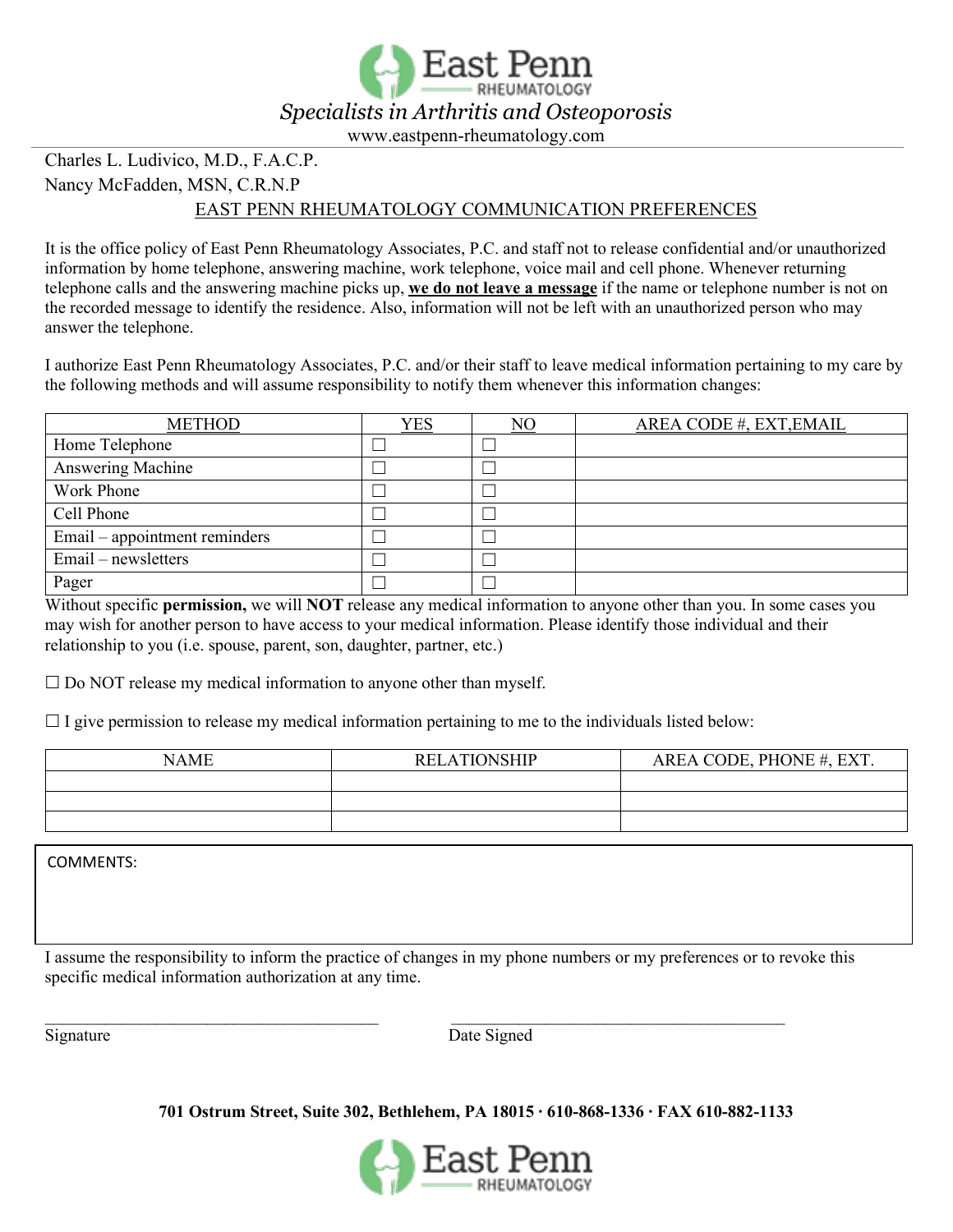www.eastpenn-rheumatology.com

Charles L. Ludivico, M.D., F.A.C.P. Nancy McFadden, MSN, C.R.N.P

| <b>PATIENT INFORMATION</b>                                                                                                                                                                                                                                                                                                                                                                                                                          |                |                  |                    |
|-----------------------------------------------------------------------------------------------------------------------------------------------------------------------------------------------------------------------------------------------------------------------------------------------------------------------------------------------------------------------------------------------------------------------------------------------------|----------------|------------------|--------------------|
|                                                                                                                                                                                                                                                                                                                                                                                                                                                     |                |                  |                    |
|                                                                                                                                                                                                                                                                                                                                                                                                                                                     |                |                  |                    |
| $CITY$ $ZIP$ $ZIP$                                                                                                                                                                                                                                                                                                                                                                                                                                  |                |                  |                    |
| $\begin{tabular}{c} HOME PHONE \end{tabular} \begin{tabular}{p{0.8cm}p{0.8cm}p{0.8cm}} \hline \multicolumn{3}{c}{\textbf{CELL}} \end{tabular} \begin{tabular}{p{0.8cm}p{0.8cm}} \hline \multicolumn{3}{c}{\textbf{NALE}} \end{tabular} \begin{tabular}{p{0.8cm}p{0.8cm}} \hline \multicolumn{3}{c}{\textbf{NALE}} \end{tabular} \begin{tabular}{p{0.8cm}p{0.8cm}} \hline \multicolumn{3}{c}{\textbf{NALE}} \end{tabular} \begin{tabular}{p{0.8cm}p$ |                |                  |                    |
|                                                                                                                                                                                                                                                                                                                                                                                                                                                     |                |                  |                    |
| <b>EMPLOYER INFORMATION</b>                                                                                                                                                                                                                                                                                                                                                                                                                         |                |                  |                    |
|                                                                                                                                                                                                                                                                                                                                                                                                                                                     |                |                  |                    |
|                                                                                                                                                                                                                                                                                                                                                                                                                                                     |                |                  |                    |
| <b>REFERRING DOCTOR INFORMATION</b>                                                                                                                                                                                                                                                                                                                                                                                                                 |                |                  |                    |
|                                                                                                                                                                                                                                                                                                                                                                                                                                                     |                |                  |                    |
|                                                                                                                                                                                                                                                                                                                                                                                                                                                     |                |                  |                    |
| PHARMACY INFORMATION:                                                                                                                                                                                                                                                                                                                                                                                                                               |                |                  |                    |
|                                                                                                                                                                                                                                                                                                                                                                                                                                                     |                |                  |                    |
| <u> 1989 - Johann John Stone, markin amerikan bestema dalam penyanyi dan bestema dalam pengaran bestema dalam pe</u>                                                                                                                                                                                                                                                                                                                                |                |                  |                    |
| <b>SPOUSE INFORMATION</b>                                                                                                                                                                                                                                                                                                                                                                                                                           |                |                  |                    |
| LAST NAME FIRST NAME FIRST NAME                                                                                                                                                                                                                                                                                                                                                                                                                     |                |                  | $MI$ <sub>--</sub> |
| DATE OF BIRTH                                                                                                                                                                                                                                                                                                                                                                                                                                       |                |                  |                    |
|                                                                                                                                                                                                                                                                                                                                                                                                                                                     |                |                  |                    |
| <b>EMERGERNCY CONTACT</b>                                                                                                                                                                                                                                                                                                                                                                                                                           |                |                  |                    |
| $\text{NAME}\_$                                                                                                                                                                                                                                                                                                                                                                                                                                     |                |                  |                    |
|                                                                                                                                                                                                                                                                                                                                                                                                                                                     |                |                  |                    |
| <b>IF PATIENT IS A MINOR</b>                                                                                                                                                                                                                                                                                                                                                                                                                        |                |                  |                    |
| MOTHER'S NAME $\_\_\_\_\_\_$ SS# $\_\_\_\_\_$ DOB $\_\_\_\_\_$                                                                                                                                                                                                                                                                                                                                                                                      |                |                  |                    |
|                                                                                                                                                                                                                                                                                                                                                                                                                                                     |                |                  |                    |
| <b>INSURANCE</b>                                                                                                                                                                                                                                                                                                                                                                                                                                    | <b>PRIMARY</b> | <b>SECONDARY</b> |                    |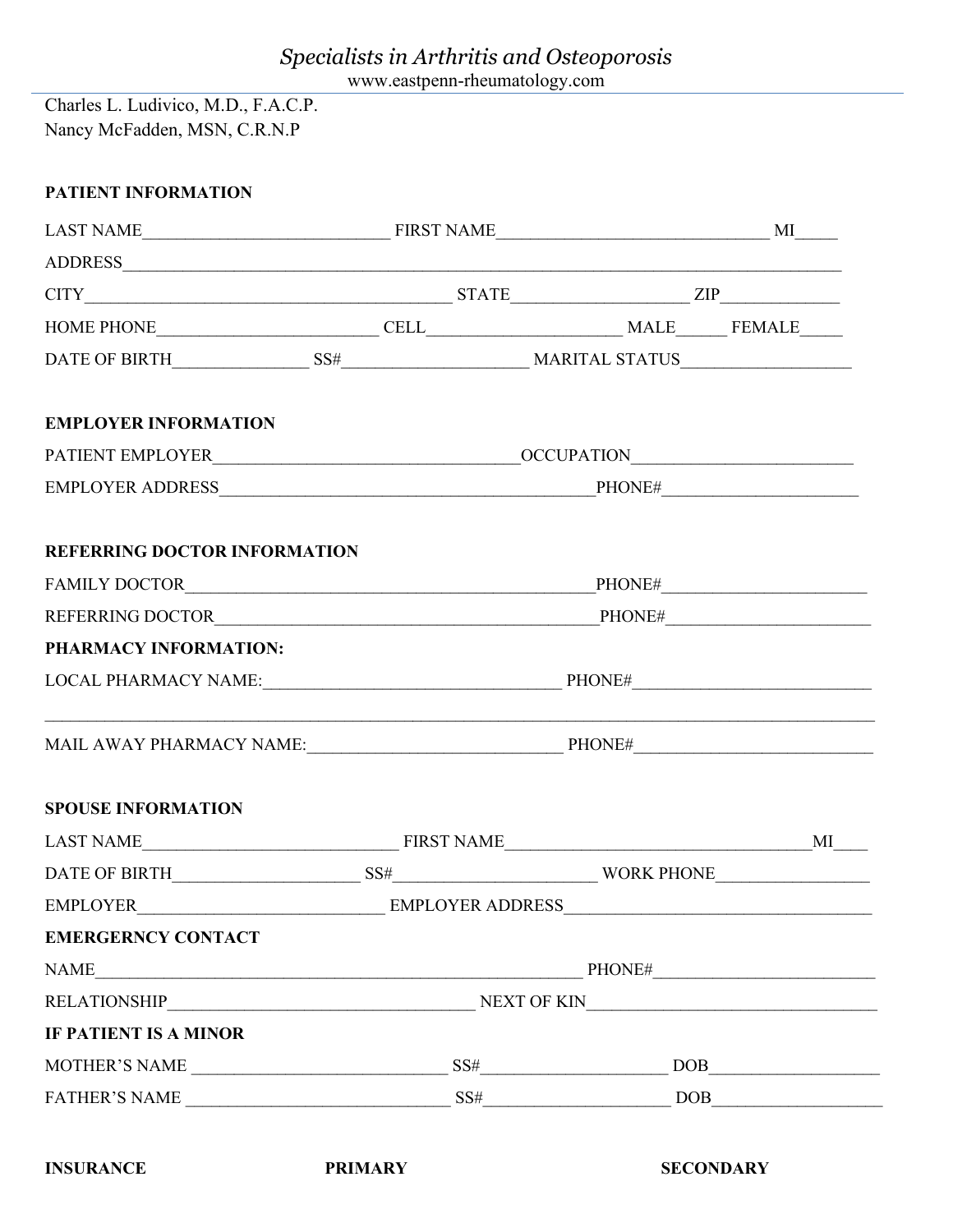| <b>NAME</b>                                                                                                                                             |  |
|---------------------------------------------------------------------------------------------------------------------------------------------------------|--|
| ID<br><u> 2000 - Jan James James Jan James James Jan James James Jan James James Jan James James Jan Jan James Jan Jan Ja</u>                           |  |
| GROUP#                                                                                                                                                  |  |
| <b>SUBSCRIBER/DOB</b>                                                                                                                                   |  |
| <b>EFFECTIVE DATE</b><br><u> 1989 - Johann Barn, amerikansk politiker (d. 1989)</u>                                                                     |  |
|                                                                                                                                                         |  |
| <b>RHEUMATOLOGY QUESTIONNAIRE</b> (for patient to complete and bring to appointment)                                                                    |  |
|                                                                                                                                                         |  |
|                                                                                                                                                         |  |
|                                                                                                                                                         |  |
| ,我们也不能在这里的人,我们也不能在这里的人,我们也不能在这里的人,我们也不能在这里的人,我们也不能在这里的人,我们也不能在这里的人,我们也不能在这里的人,我们也                                                                       |  |
| When did you first notice this problem? Month _________ Year _________                                                                                  |  |
| Have you had x-rays, CT, MRI for this problem? $\Box$ Yes $\Box$ No If yes, where did you go for them?                                                  |  |
|                                                                                                                                                         |  |
|                                                                                                                                                         |  |
| Please list any previous treatments (such as physical therapy, medications) for this problem:                                                           |  |
|                                                                                                                                                         |  |
| Please list all of the DRUGS or MEDICATIONS you are taking (including aspirin, any drug you purchased without a<br>prescription or birth control pills) |  |
|                                                                                                                                                         |  |

|                | Name of Medication | Dose | How many a day |                | Name of Medication | Dose | How many a day |
|----------------|--------------------|------|----------------|----------------|--------------------|------|----------------|
| $\perp$        |                    |      |                | $\overline{7}$ |                    |      |                |
| 2              |                    |      |                | 8              |                    |      |                |
| $\mathfrak{Z}$ |                    |      |                | 9              |                    |      |                |
| $\overline{4}$ |                    |      |                | 10             |                    |      |                |
| 5 <sup>5</sup> |                    |      |                | 11             |                    |      |                |
| 6              |                    |      |                | 12             |                    |      |                |

Are you allergic to any medications? Yes No If Yes, please list which ones: \_\_\_\_\_\_\_\_\_\_\_\_\_\_\_\_\_\_\_\_\_\_\_\_\_\_\_\_\_\_\_\_\_\_\_

List any vitamins or herbal remedies you are using: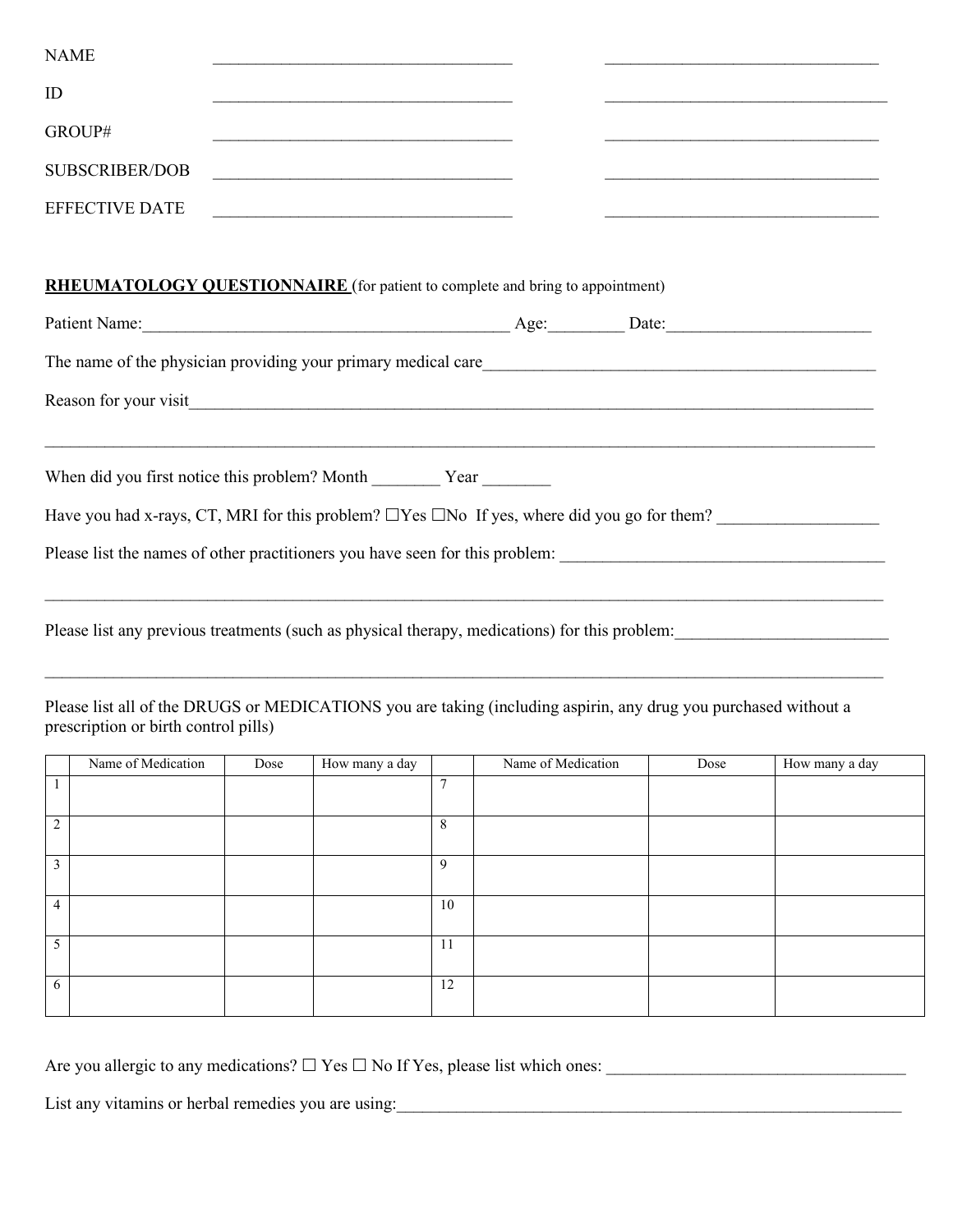Please list all of your previous hospitalizations and surgeries below:

|   | <b>Condition of Procedure</b> | Year |                | <b>Condition of Procedure</b> | Year |
|---|-------------------------------|------|----------------|-------------------------------|------|
|   |                               |      | 6              |                               |      |
| ↑ |                               |      | $\overline{ }$ |                               |      |
| ∍ |                               |      | 8              |                               |      |
| 4 |                               |      | $\Omega$       |                               |      |
|   |                               |      | 10             |                               |      |

Please **CHECK BOX** if you have ever been diagnosed with or had any of the following conditions:

| Cataract                        | Stomach/duodenal ulcer   | Meningitis                 |
|---------------------------------|--------------------------|----------------------------|
| Glaucoma                        | Liver cirrhosis          | Stroke/paralysis           |
| Uveitis or Iritis               | Hepatitis                | Seizures/epilepsy          |
| Migraine Headaches              | Gallstones               | Depression                 |
| Sinus Infections                | Pancreatic Disease       | Nervous Breakdown          |
|                                 | Intestinal polyp         |                            |
| <b>Rheumatic Fever</b>          | Esophageal reflux        | Anemia                     |
| Heart Attack/myocardial infarct | Other esophageal disease | <b>Blood Transfusion</b>   |
| Heart failure                   | Colitis                  | If yes, what year?         |
| Arrhythmia                      | Diverticulitis           | Tattoos                    |
| High Blood Pressure             | Irritable bowel syndrome | Blood clot in leg          |
| Heart Murmur                    |                          |                            |
|                                 | Kidney stones            | Cancer                     |
| Asthma                          | Nephritis                | Type                       |
| Pneumonia                       | Kidney Infection         | Alcoholism                 |
| Pleurisy                        | Syphilis                 | Drug Abuse                 |
| Blood clot in the lung          | Gonorrhea                | HIV testing                |
| Tuberculosis                    | Chlamydia                | OTHER CONDITIONS           |
| Positive TB skin test           |                          |                            |
| Emphysema                       | Rheumatoid arthritis     | <b>WOMEN ONLY</b>          |
| Chronic Bronchitis              | Gout                     | Pregnancies                |
|                                 | Lupus                    | If yes, how many?          |
| Skin ulcers lower leg           | Serious joint injury     | Miscarriages               |
| Psoriasis                       | Broken bones             | If yes, how many?          |
| Other skin conditions           | Disabling back pain      | Contraception              |
|                                 | Degenerative arthritis   | Last menstrual period Date |
| Thyroid disease                 | Osteoporosis             | Age at menopause           |
| Diabetes                        | Raynaud's                | Estrogen use               |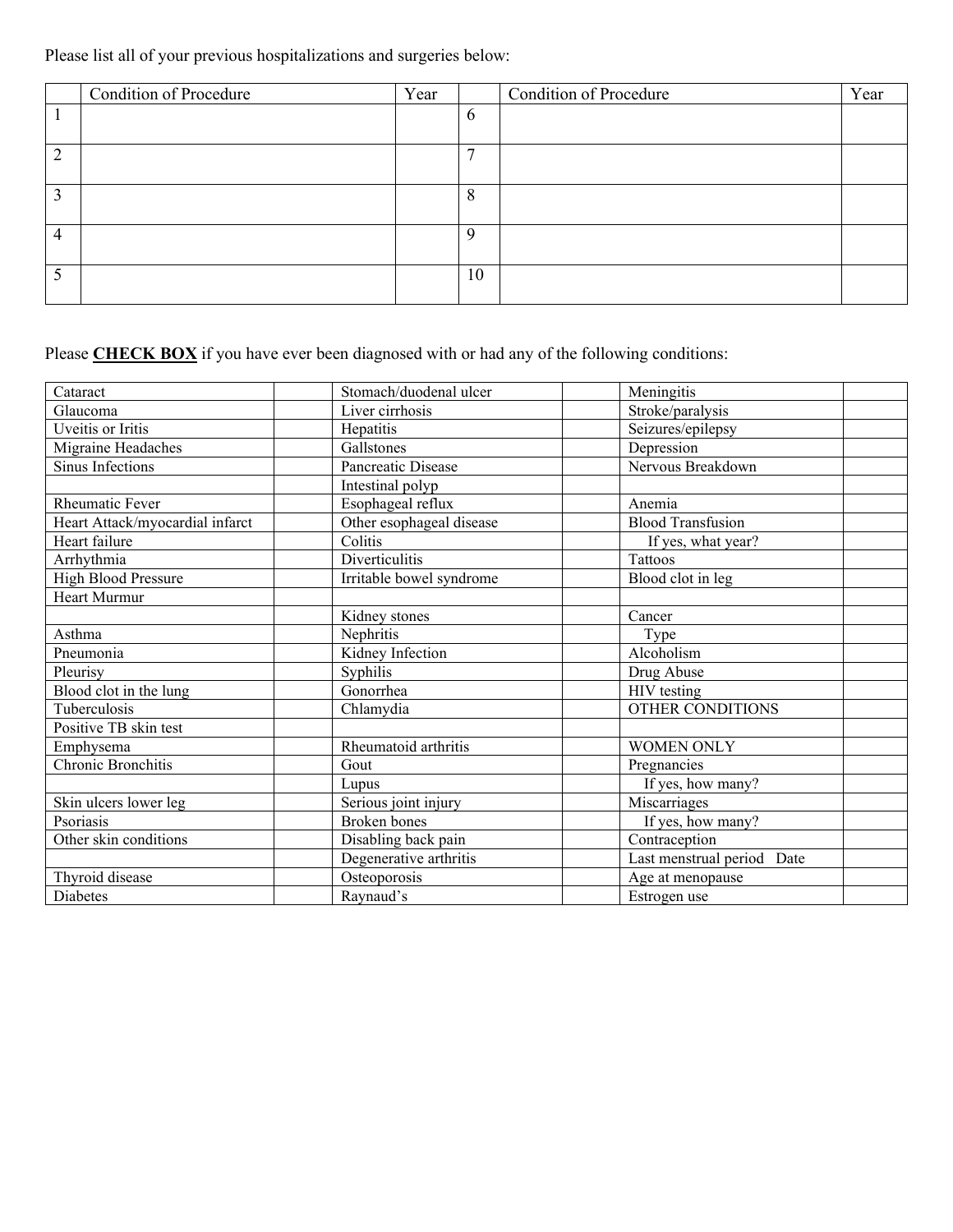Have you noticed any of the following symptoms in the past 6 months? **CHECK ALL THAT APPLY**

| <b>CONSTITUTIONAL</b>               | <b>MUSCULOSKELETAL</b>      | <b>GASTROINTESTINAL</b>      |
|-------------------------------------|-----------------------------|------------------------------|
| Weight loss                         | Joint Pain                  | Difficulty swallowing        |
| Poor appetite                       | Joint swelling              | Hearthurn                    |
| Fevers/chills/sweats                | Stiff muscles               | Nausea/vomiting              |
| Fatigue                             | Painful muscles             | Abdominal pain               |
| NEUROLOGICAL                        | <b>Back Pain</b>            | Constipation                 |
| Headaches                           | <b>EYE/EARS/NOSE/THROAT</b> | Diarrhea                     |
| Numbness                            | Eye pain                    | Rectal bleeding              |
| Weak muscles                        | Vision loss                 | <b>Black bowel movements</b> |
| Fainting/dizzy spells               | Very dry eyes               | <b>GENITOURINARY</b>         |
| <b>RESPIRATORY</b>                  | Redness in eyes             | Problems passing urine       |
| Chronic cough                       | Ringing in ears             | Burning on urination         |
| Coughing up blood                   | Hearing loss                | Discharge from penis         |
| Shortness of breath                 | Nasal congestion            | Discharge from vagina        |
| Wheezing                            | Dry mouth                   | Genital sores or rash        |
| Loud snoring                        | Mouth sores/ulcers          | Blood in urine               |
| <b>CARDIOVASCULAR</b>               | Recent dental work          | Possible pregnancy           |
| Heart palpitations                  | Hoarseness                  |                              |
| Angina                              | Sore throat                 | Breast lump                  |
| Chest pain                          | <b>HEMATOLOGIC</b>          | <b>PSYCHIATRIC</b>           |
| Fingers change color in cold        | Swollen glands              | Anxiety                      |
| <b>INTEGUMENT</b>                   | New lump or growth          | Depressed mood               |
| Hair loss                           | Bleeding tendency           | Difficulty falling asleep    |
| Rashes                              |                             | Difficulty staying asleep    |
| Bumps on skin                       |                             |                              |
| Skin thickening                     |                             |                              |
| $\overline{\text{Rash}}$ in the sun |                             |                              |
|                                     |                             |                              |
|                                     | <b>Patient Name</b>         | Date of Visit                |

#### **FAMILY HISTORY:**

|        | If Living |        | If Deceased  |       |
|--------|-----------|--------|--------------|-------|
|        | Age       | Health | Age at Death | Cause |
| Father |           |        |              |       |
| Mother |           |        |              |       |
| Spouse |           |        |              |       |

|                 | How many living? | Any medical conditions | Any who died? | List ages each died and causes |
|-----------------|------------------|------------------------|---------------|--------------------------------|
| <b>Brothers</b> |                  |                        |               |                                |
| <b>Sisters</b>  |                  |                        |               |                                |
| Children        |                  |                        |               |                                |

### Does anyone in your family have;

| Rheumatoid arthritis |  | $\square$ Yes $\square$ No Ankylosing spondylitis $\square$ Yes $\square$ No Colitis $\square$ Yes $\square$ No |                      |  |  |
|----------------------|--|-----------------------------------------------------------------------------------------------------------------|----------------------|--|--|
| Lupus                |  | $\Box$ Yes $\Box$ No Psoriasis                                                                                  | $\Box$ Yes $\Box$ No |  |  |
| Muscle Disease       |  | $\Box$ Yes $\Box$ No Thyroid Disease                                                                            | $\Box$ Yes $\Box$ No |  |  |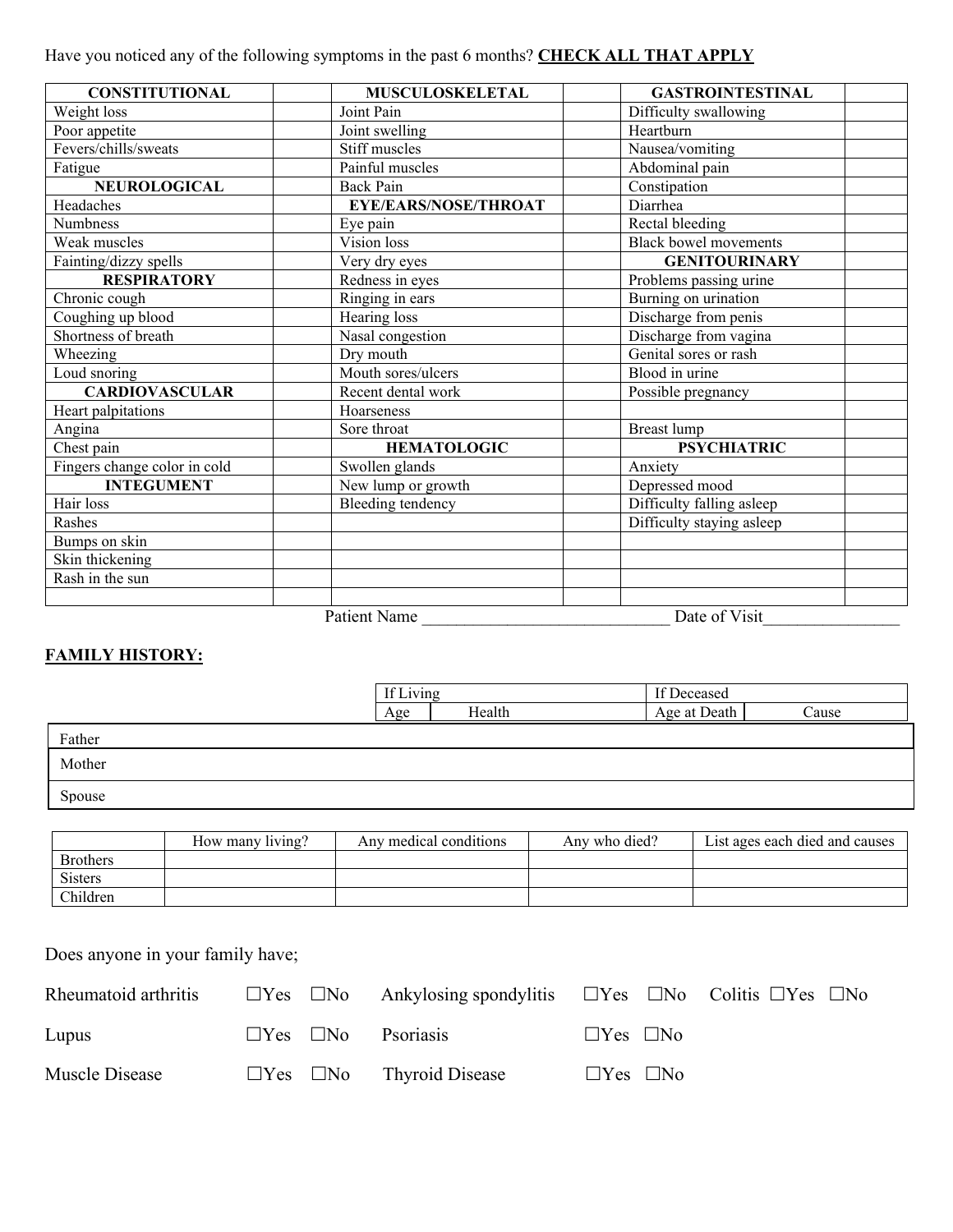

| Your occupation:<br><u> 2001 - Jan Barnett, mars al international de la propincia de la propincia de la propincia de la propincia de</u> | Do you drink alcohol? $\Box$ Yes $\Box$ No                      |  |  |  |
|------------------------------------------------------------------------------------------------------------------------------------------|-----------------------------------------------------------------|--|--|--|
| Are you currently working? $\Box$ Yes $\Box$ No                                                                                          | If yes, number of drinks/glasses per week?                      |  |  |  |
| If not, are you $\Box$ retired $\Box$ disabled $\Box$ sick leave?                                                                        | Do you drink caffeinated beverages? □Yes □No                    |  |  |  |
| Do you receive disability or SSI? $\Box$ Yes $\Box$ No                                                                                   | Cups/glasses per day?                                           |  |  |  |
| If yes, for what disability?                                                                                                             | Do you exercise regularly? $\Box \mathrm{Yes}~\Box \mathrm{No}$ |  |  |  |
|                                                                                                                                          |                                                                 |  |  |  |
| What date did this disability begin?                                                                                                     |                                                                 |  |  |  |
|                                                                                                                                          | Have you ever used illegal or recreational drugs?               |  |  |  |
| Your marital status:□single □married□separated                                                                                           | $\Box$ Yes $\Box$ No                                            |  |  |  |
| □divorced □widowed                                                                                                                       | If yes, please list type                                        |  |  |  |
| Do you smoke cigarettes? □Yes □No □In Past                                                                                               |                                                                 |  |  |  |
| If yes, how many packs a day?                                                                                                            | How many hours do you sleep at night?                           |  |  |  |
| How many years have you smoked?                                                                                                          | Do you wake feeling rested? □Yes □No                            |  |  |  |
|                                                                                                                                          |                                                                 |  |  |  |
| Do you smoke cigars or a pipe? $\Box$ Yes $\Box$ No                                                                                      | Have you traveled anywhere In the past 12 months?               |  |  |  |
| If yes, how many per day?                                                                                                                | $\Box$ Yes $\Box$ No If yes, where?                             |  |  |  |
|                                                                                                                                          |                                                                 |  |  |  |
|                                                                                                                                          |                                                                 |  |  |  |

Try to complete as much as you can yourself, but if you need help, please ask. **There is no right or wrong answers! Please answer exactly how you think or feel.**